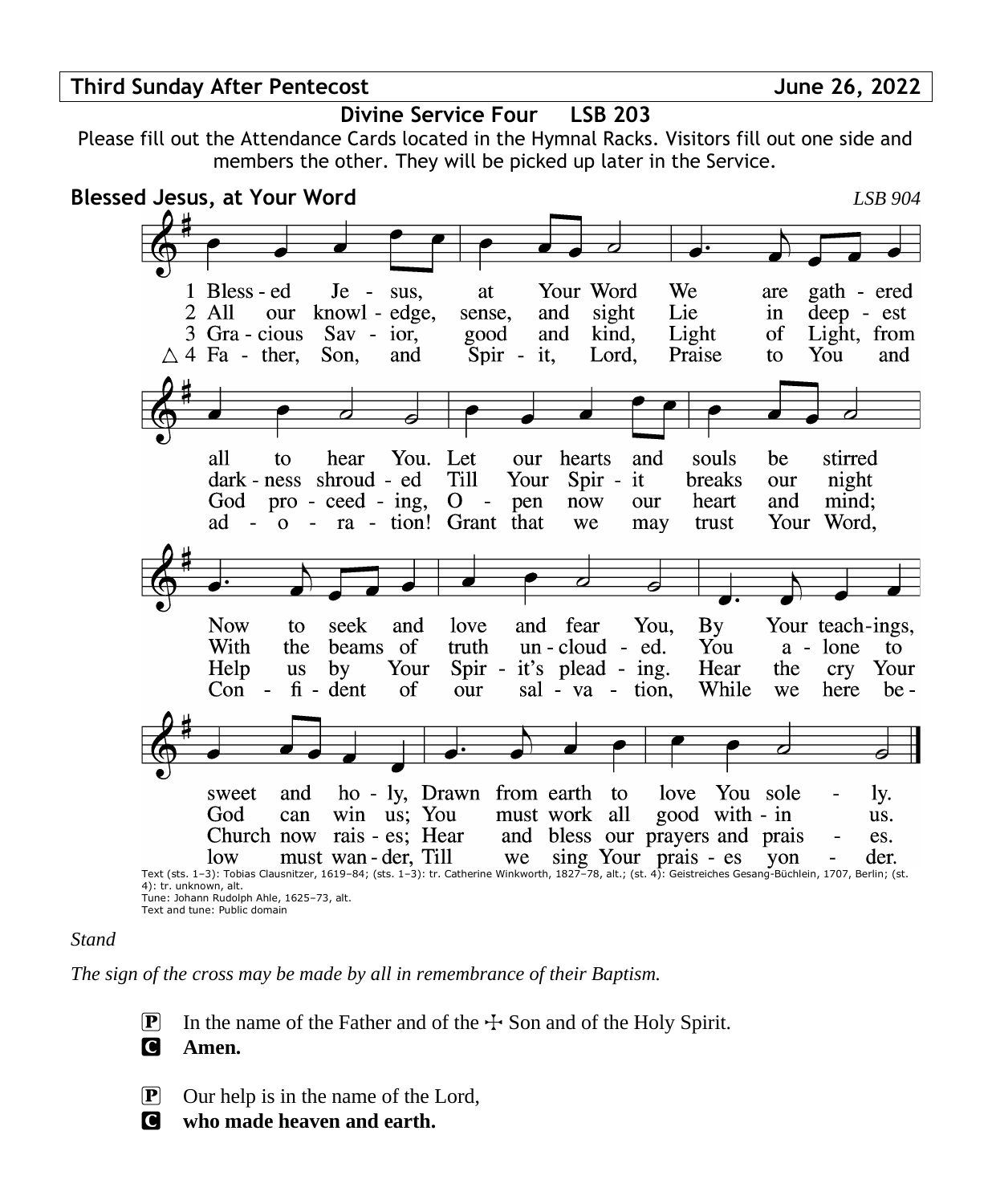P If You, O Lord, kept a record of sins, O Lord, who could stand?

C **But with You there is forgiveness; therefore You are feared.**

P Since we are gathered to hear God's Word, call upon Him in prayer and praise, and receive the body and blood of our Lord Jesus Christ in the fellowship of this altar, let us first consider our unworthiness and confess before God and one another that we have sinned in thought, word, and deed, and that we cannot free ourselves from our sinful condition. Together as His people let us take refuge in the infinite mercy of God, our heavenly Father, seeking His grace for the sake of Christ, and saying: God, be merciful to me, a sinner.

#### C **Almighty God, have mercy upon us, forgive us our sins, and lead us to everlasting life. Amen.**

P Almighty God in His mercy has given His Son to die for you and for His sake forgives you all your sins. As a called and ordained servant of Christ, and by His authority, I therefore forgive you all your sins in the name of the Father and of the  $\pm$  Son and of the Holy Spirit.

C **Amen.**

#### **Introit**

Show us your steadfast love, O LORD,

**and grant us your salvation.**

Let me hear what God the LORD will speak,

**for he will speak peace to his people, to his saints; but let them not turn back to folly.** Surely his salvation is near to those who fear him,

**that glory may dwell in our land.**

Steadfast love and faithfulness meet;

**righteousness and peace kiss each other.**

Righteousness will go before him

**and make his footsteps a way.**

**Glory be to the Father and to the Son**

**and to the Holy Spirit;**

**as it was in the beginning,**

**is now, and will be forever. Amen.**

Show us your steadfast love, O LORD,

**and grant us your salvation.**

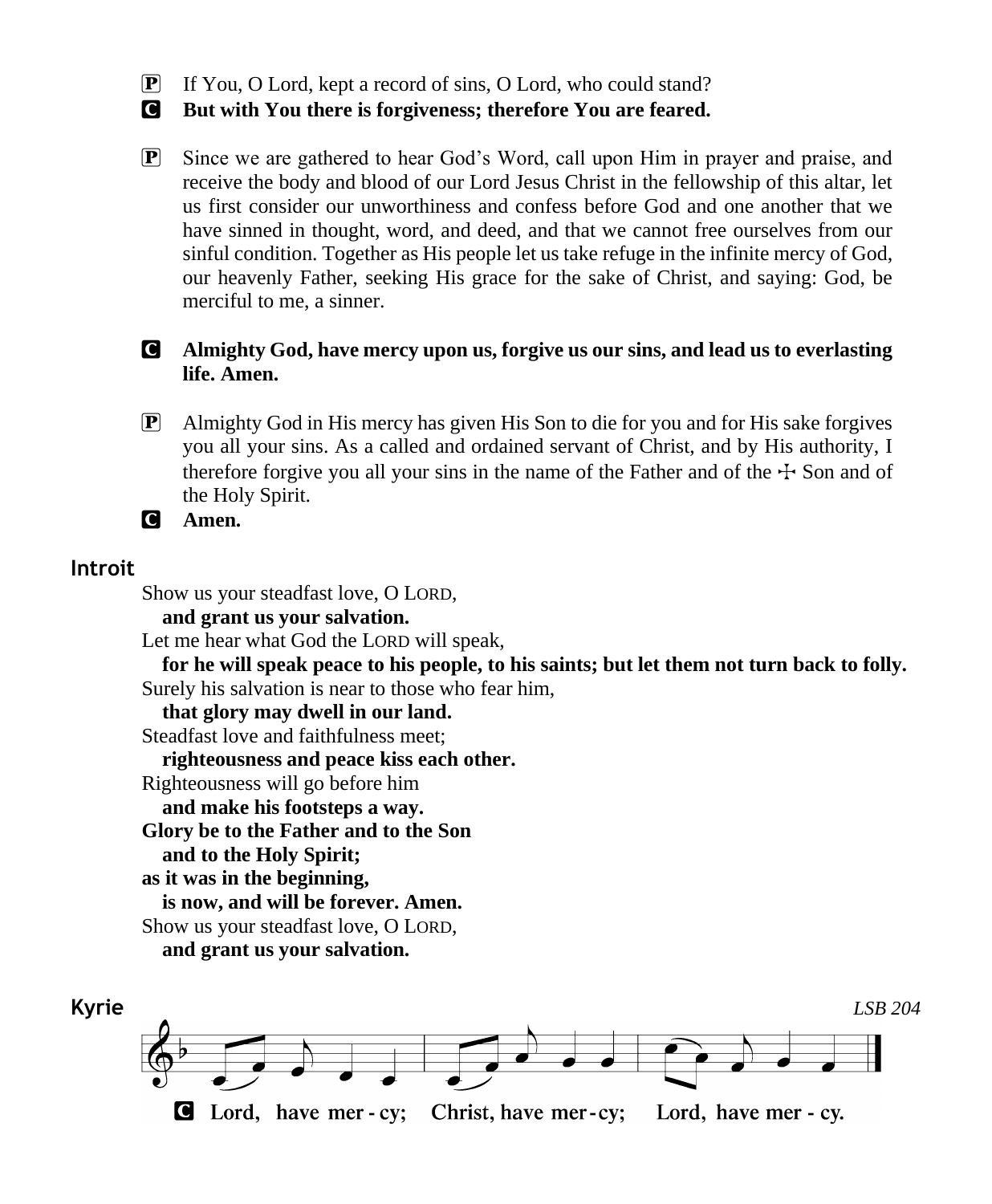

## **Salutation and Collect of the Day** *Proper 8 (Year C)*

- P The Lord be with you.
- C **And also with you.**
- P Let us pray.
- C **Lord of all power and might, author and giver of all good things, graft into our hearts the love of Your name and nourish us with all goodness that we may love and serve our neighbor; through Jesus Christ, Your Son, our Lord, who lives and reigns with You and the Holy Spirit, one God, now and forever. Amen.**

**Gathering of Attendance Cards**

(Please pass them to the center aisle)

*Sit*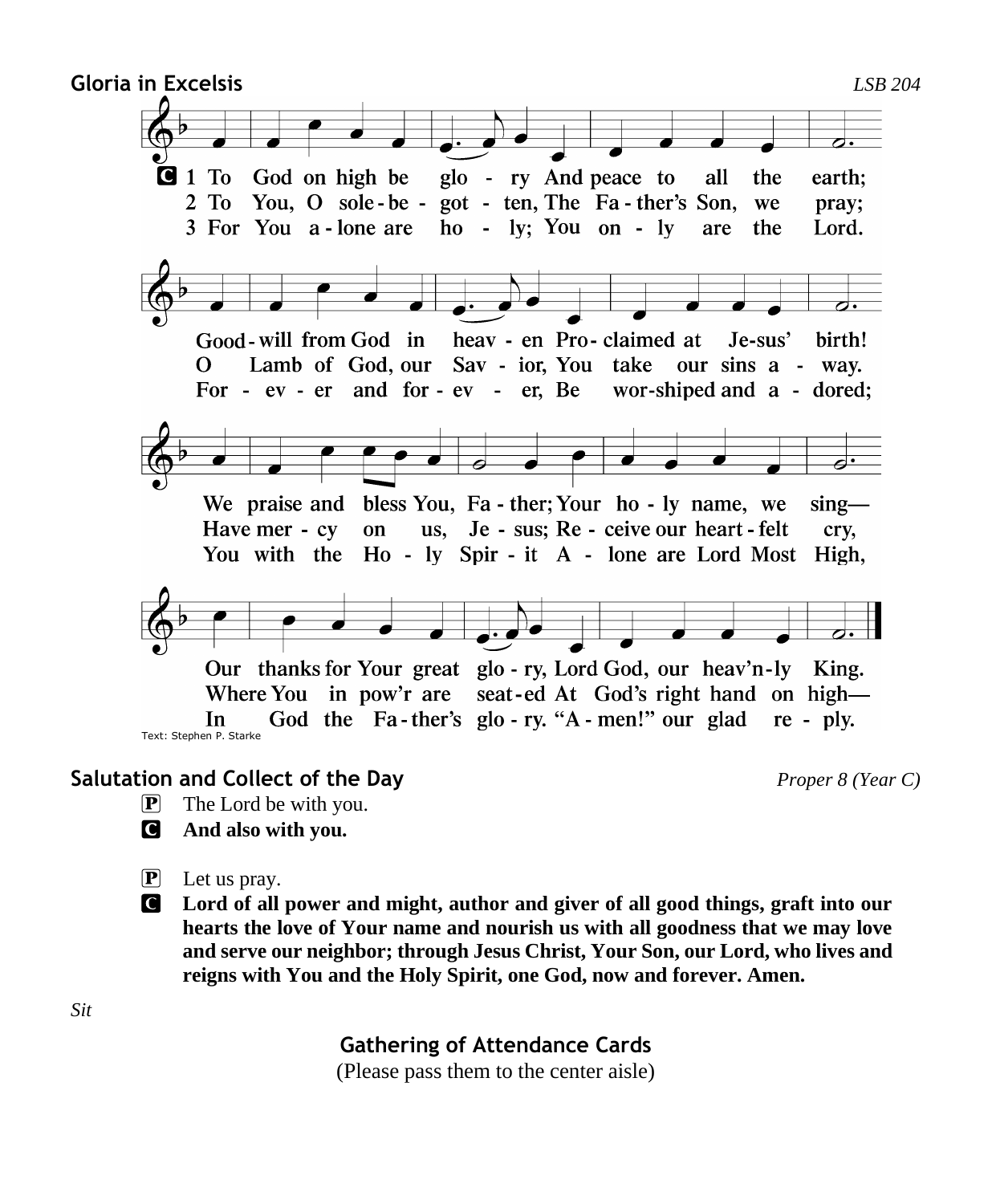# *Christ's Messengers Proclaim His Kingdom*

When the prophet Elijah became discouraged and despaired of his life, "the word of the LORD came to him" (1 Kings 19:9b) and stood him "on the mount before the LORD" (1 Kings 19:11). The Lord made Himself known to the prophet — not in the impressive power of gale force winds, or in an earthquake, or in the fire, but in "the sound of a low whisper" (1 Kings 19:12). Today God reveals Himself to us through the frail preaching of the Gospel. The Son of Man sends "messengers ahead of him ... to make preparations for him" (Luke 9:52). Putting their hand to that plow of preaching, they "go and proclaim the kingdom of God," and they do not look back (Luke 9:60, 62). What they preach is not the power of the Law with its "yoke of slavery," but the power of God unto salvation through the Gospel of forgiveness, by which "Christ has set us free" (Gal. 5:1).

#### **Old Testament Reading** *1 Kings 19:9b–21*

Behold, the word of the LORD came to [Elijah], and he said to him, "What are you doing here, Elijah?" He said, "I have been very jealous for the LORD, the God of hosts. For the people of Israel have forsaken your covenant, thrown down your altars, and killed your prophets with the sword, and I, even I only, am left, and they seek my life, to take it away." And he said, "Go out and stand on the mount before the LORD." And behold, the LORD passed by, and a great and strong wind tore the mountains and broke in pieces the rocks before the LORD, but the LORD was not in the wind. And after the wind an earthquake, but the LORD was not in the earthquake. And after the earthquake a fire, but the LORD was not in the fire. And after the fire the sound of a low whisper. And when Elijah heard it, he wrapped his face in his cloak and went out and stood at the entrance of the cave. And behold, there came a voice to him and said, "What are you doing here, Elijah?" He said, "I have been very jealous for the LORD, the God of hosts. For the people of Israel have forsaken your covenant, thrown down your altars, and killed your prophets with the sword, and I, even I only, am left, and they seek my life, to take it away." And the LORD said to him, "Go, return on your way to the wilderness of Damascus. And when you arrive, you shall anoint Hazael to be king over Syria. And Jehu the son of Nimshi you shall anoint to be king over Israel, and Elisha the son of Shaphat of Abel-meholah you shall anoint to be prophet in your place. And the one who escapes from the sword of Hazael shall Jehu put to death, and the one who escapes from the sword of Jehu shall Elisha put to death. Yet I will leave seven thousand in Israel, all the knees that have not bowed to Baal, and every mouth that has not kissed him."

So he departed from there and found Elisha the son of Shaphat, who was plowing with twelve yoke of oxen in front of him, and he was with the twelfth. Elijah passed by him and cast his cloak upon him. And he left the oxen and ran after Elijah and said, "Let me kiss my father and my mother, and then I will follow you." And he said to him, "Go back again, for what have I done to you?" And he returned from following him and took the yoke of oxen and sacrificed them and boiled their flesh with the yokes of the oxen and gave it to the people, and they ate. Then he arose and went after Elijah and assisted him.

P This is the Word of the Lord.

C **Thanks be to God.**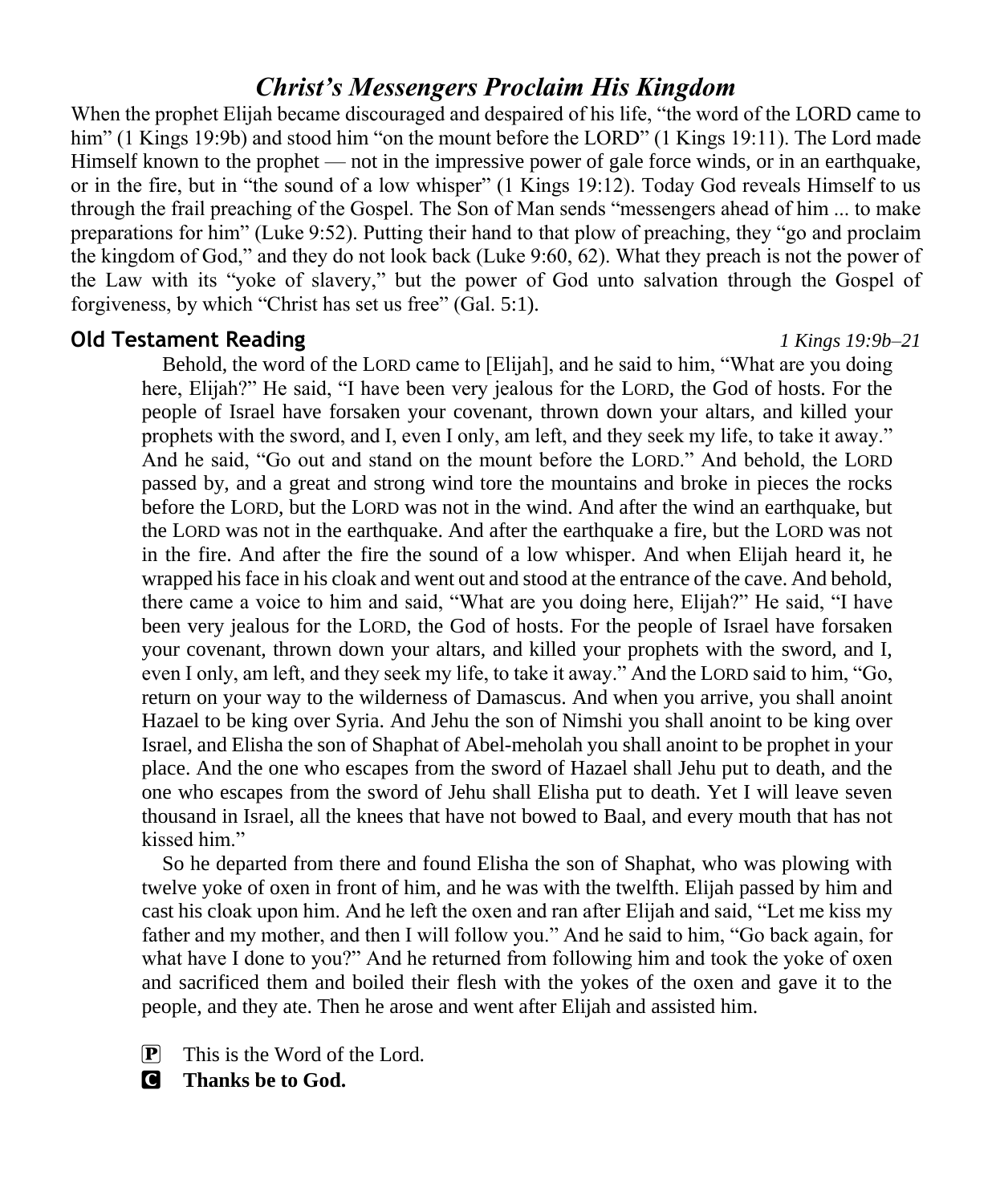Preserve me, O God, **for in you I take refuge.** I say to the LORD, "You are my Lord; **I have no good apart from you."**

As for the saints in the land, **they are the excellent ones, in whom is all my delight.**

The sorrows of those who run after another god shall multiply; **their drink offerings of blood I will not pour out or take their names on my lips.**

The LORD is my chosen portion and my cup; **you hold my lot.** The lines have fallen for me in pleasant places; **indeed, I have a beautiful inheritance.**

I bless the LORD who gives me counsel; **in the night also my heart instructs me.** I have set the LORD always before me;

**because he is at my right hand, I shall not be shaken.**

Therefore my heart is glad, and my whole being rejoices; **my flesh also dwells secure.**

For you will not abandon my soul to Sheol,

**or let your holy one see corruption.**

You make known to me the path of life; **in your presence there is fullness of joy; at your right hand are pleasures forevermore.**

**Epistle** *Galatians 5:1, 13–25*

For freedom Christ has set us free; stand firm therefore, and do not submit again to a yoke of slavery. . . .

For you were called to freedom, brothers. Only do not use your freedom as an opportunity for the flesh, but through love serve one another. For the whole law is fulfilled in one word: "You shall love your neighbor as yourself." But if you bite and devour one another, watch out that you are not consumed by one another.

But I say, walk by the Spirit, and you will not gratify the desires of the flesh. For the desires of the flesh are against the Spirit, and the desires of the Spirit are against the flesh, for these are opposed to each other, to keep you from doing the things you want to do. But if you are led by the Spirit, you are not under the law. Now the works of the flesh are evident: sexual immorality, impurity, sensuality, idolatry, sorcery, enmity, strife, jealousy, fits of anger, rivalries, dissensions, divisions, envy, drunkenness, orgies, and things like these. I warn you, as I warned you before, that those who do such things will not inherit the kingdom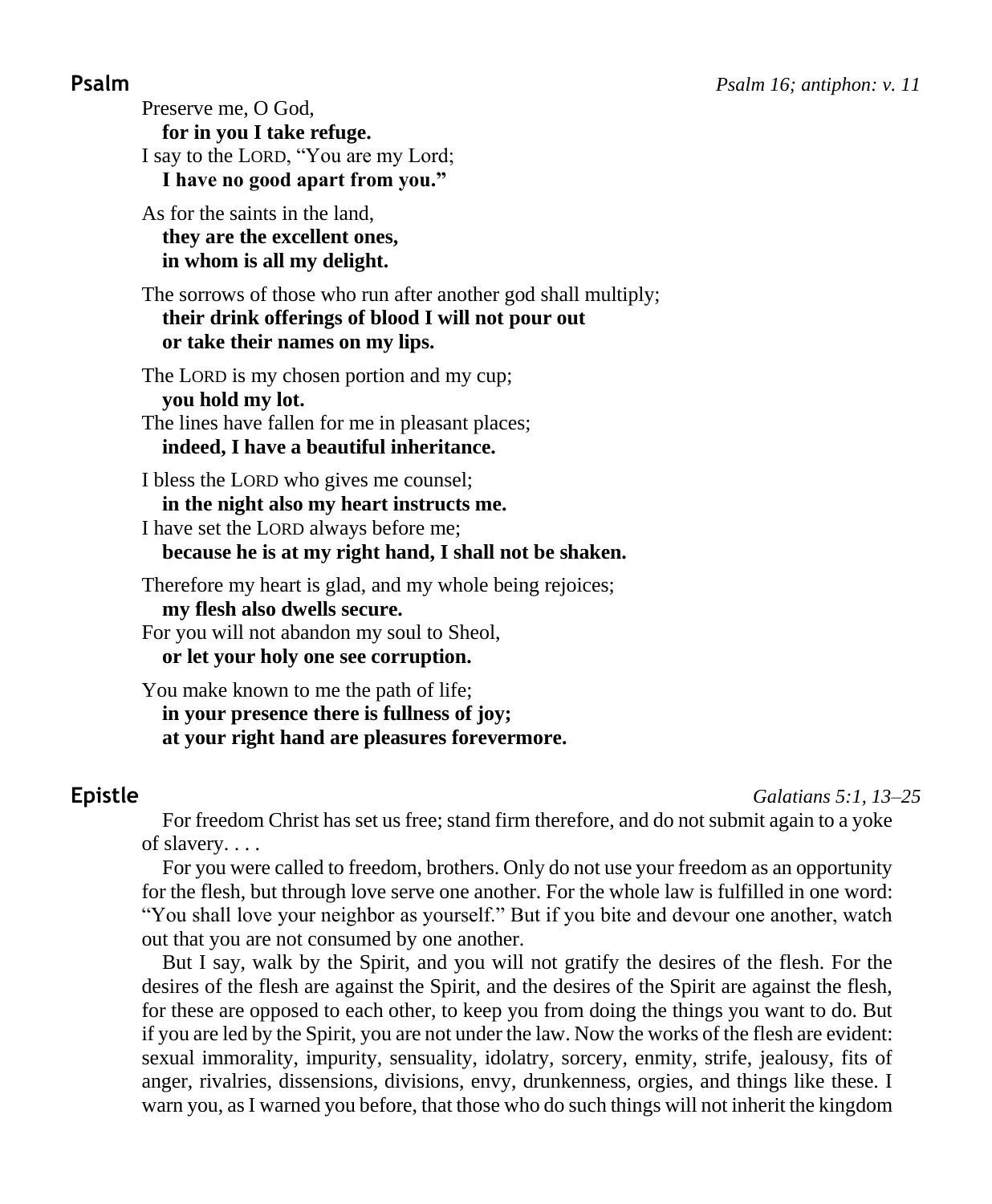of God. But the fruit of the Spirit is love, joy, peace, patience, kindness, goodness, faithfulness, gentleness, self-control; against such things there is no law. And those who belong to Christ Jesus have crucified the flesh with its passions and desires.

If we live by the Spirit, let us also walk by the Spirit.

 $\mathbf{P}$  This is the Word of the Lord.

C **Thanks be to God.**

*Stand*

#### **Alleluia and Verse**



#### **Holy Gospel** *Luke 9:51–62*

P The Holy Gospel according to St. Luke, the ninth chapter.

#### **G** Glory to You, O Lord.

When the days drew near for [Jesus] to be taken up, he set his face to go to Jerusalem. And he sent messengers ahead of him, who went and entered a village of the Samaritans, to make preparations for him. But the people did not receive him, because his face was set toward Jerusalem. And when his disciples James and John saw it, they said, "Lord, do you want us to tell fire to come down from heaven and consume them?" But he turned and rebuked them. And they went on to another village.

As they were going along the road, someone said to him, "I will follow you wherever you go." And Jesus said to him, "Foxes have holes, and birds of the air have nests, but the Son of Man has nowhere to lay his head." To another he said, "Follow me." But he said, "Lord,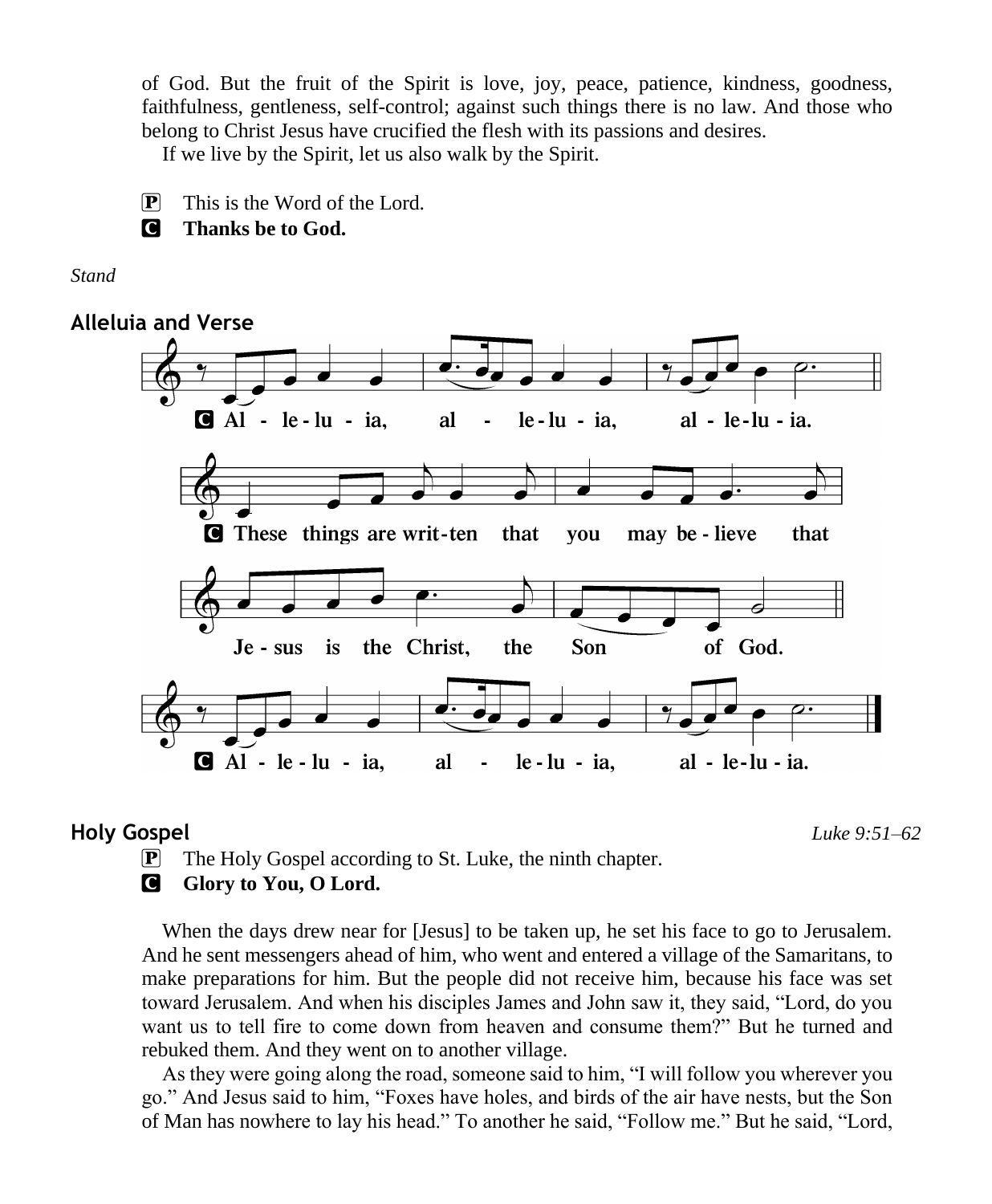let me first go and bury my father." And Jesus said to him, "Leave the dead to bury their own dead. But as for you, go and proclaim the kingdom of God." Yet another said, "I will follow you, Lord, but let me first say farewell to those at my home." Jesus said to him, "No one who puts his hand to the plow and looks back is fit for the kingdom of God."

 $\boxed{\mathbf{P}}$  This is the Gospel of the Lord.

C **Praise to You, O Christ.**

# **Nicene Creed**

C **I believe in one God, the Father Almighty, maker of heaven and earth and of all things visible and invisible.**

**And in one Lord Jesus Christ,**

 **the only-begotten Son of God, begotten of His Father before all worlds, God of God, Light of Light, very God of very God, begotten, not made, being of one substance with the Father, by whom all things were made; who for us men and for our salvation came down from heaven and was incarnate by the Holy Spirit of the virgin Mary and was made man; and was crucified also for us under Pontius Pilate. He suffered and was buried. And the third day He rose again according to the Scriptures and ascended into heaven and sits at the right hand of the Father. And He will come again with glory to judge both the living and the dead, whose kingdom will have no end.**

**And I believe in the Holy Spirit, the Lord and giver of life, who proceeds from the Father and the Son, who with the Father and the Son together is worshiped and glorified, who spoke by the prophets. And I believe in one holy Christian and apostolic Church, I acknowledge one Baptism for the remission of sins,**

 **and I look for the resurrection of the dead**

and the life  $\div$  of the world to come. Amen.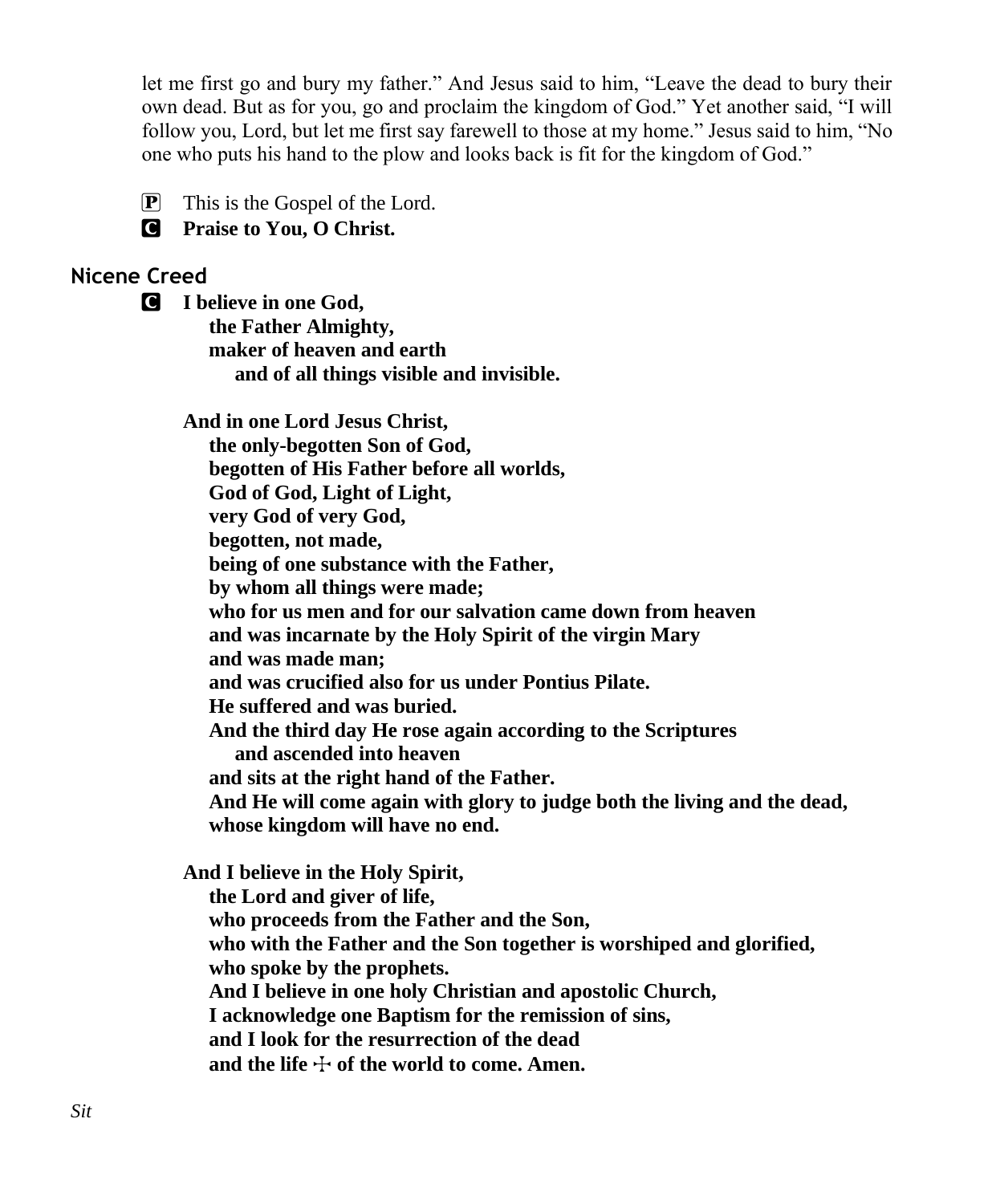

Tune: Bartholomäus Gesius, c. 1555–1613, adapt. Text and tune: Public domain

### **Sermon**

*Stand*

# **Prayer of the Church**

After each petition Pastor will close with **"Lord in Your mercy"** after which the worshiper is invited to respond **"Hear our prayer."**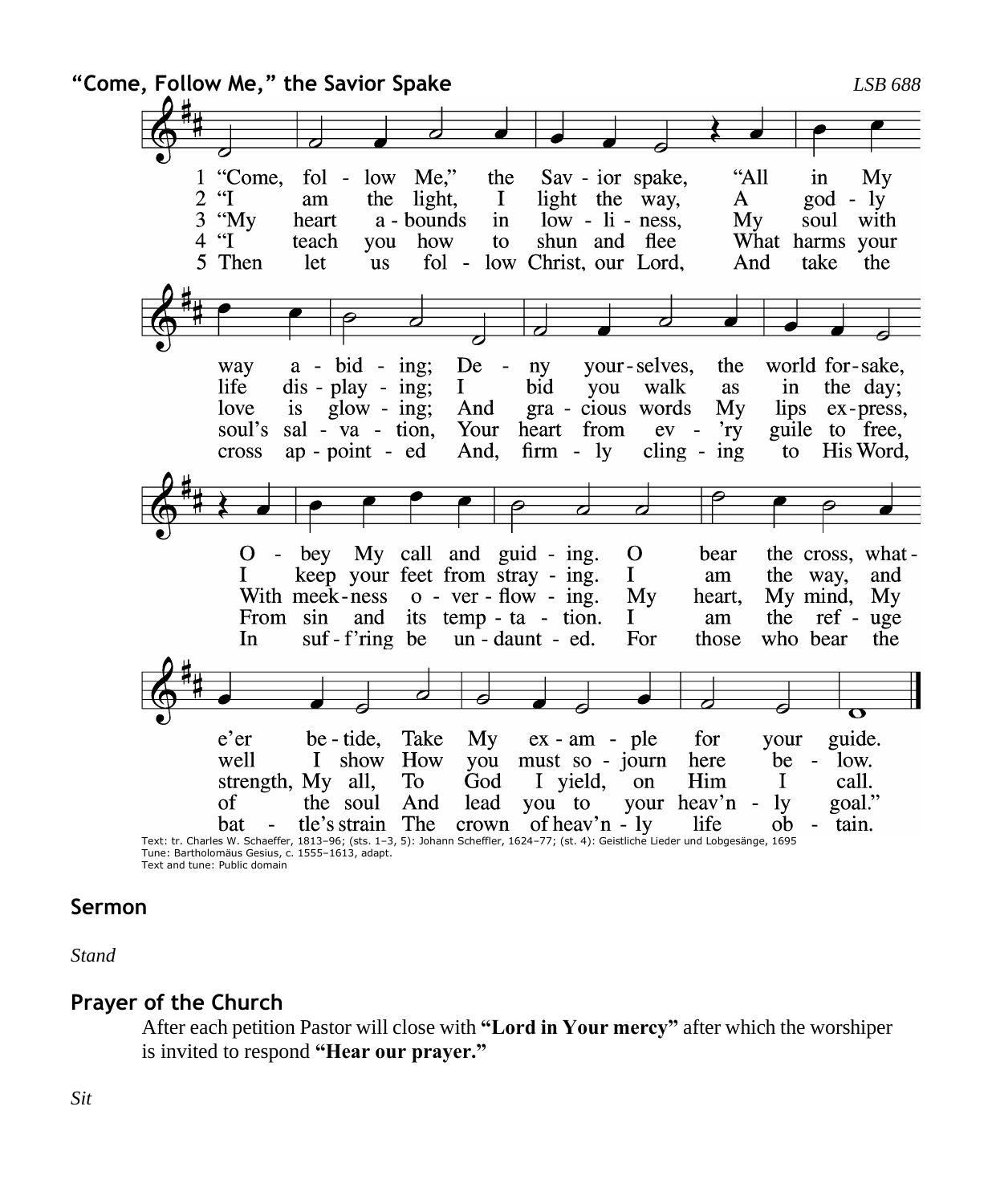## **Offering**

*Stand*

## **Preface** *LSB 208*

- $\left| \mathbf{P} \right|$  The Lord be with you.
- C **And also with you.**
- $\left| \mathbf{P} \right|$  Lift up your hearts.
- C **We lift them to the Lord.**
- P Let us give thanks to the Lord our God.
- C **It is right to give Him thanks and praise.**
- $\mathbb{P}$  It is truly good, right, and salutary that we should at all times and in all places give thanks to You, O Lord, holy Father, almighty and everlasting God, for the countless blessings You so freely bestow on us and all creation. Above all, we give thanks for Your boundless love shown to us when You sent Your only-begotten Son, Jesus Christ, into our flesh and laid on Him our sin, giving Him into death that we might not die eternally. Because He is now risen from the dead and lives and reigns to all eternity, all who believe in Him will overcome sin and death and will rise again to new life. Therefore with angels and archangels and with all the company of heaven we laud and magnify Your glorious name, evermore praising You and saying:

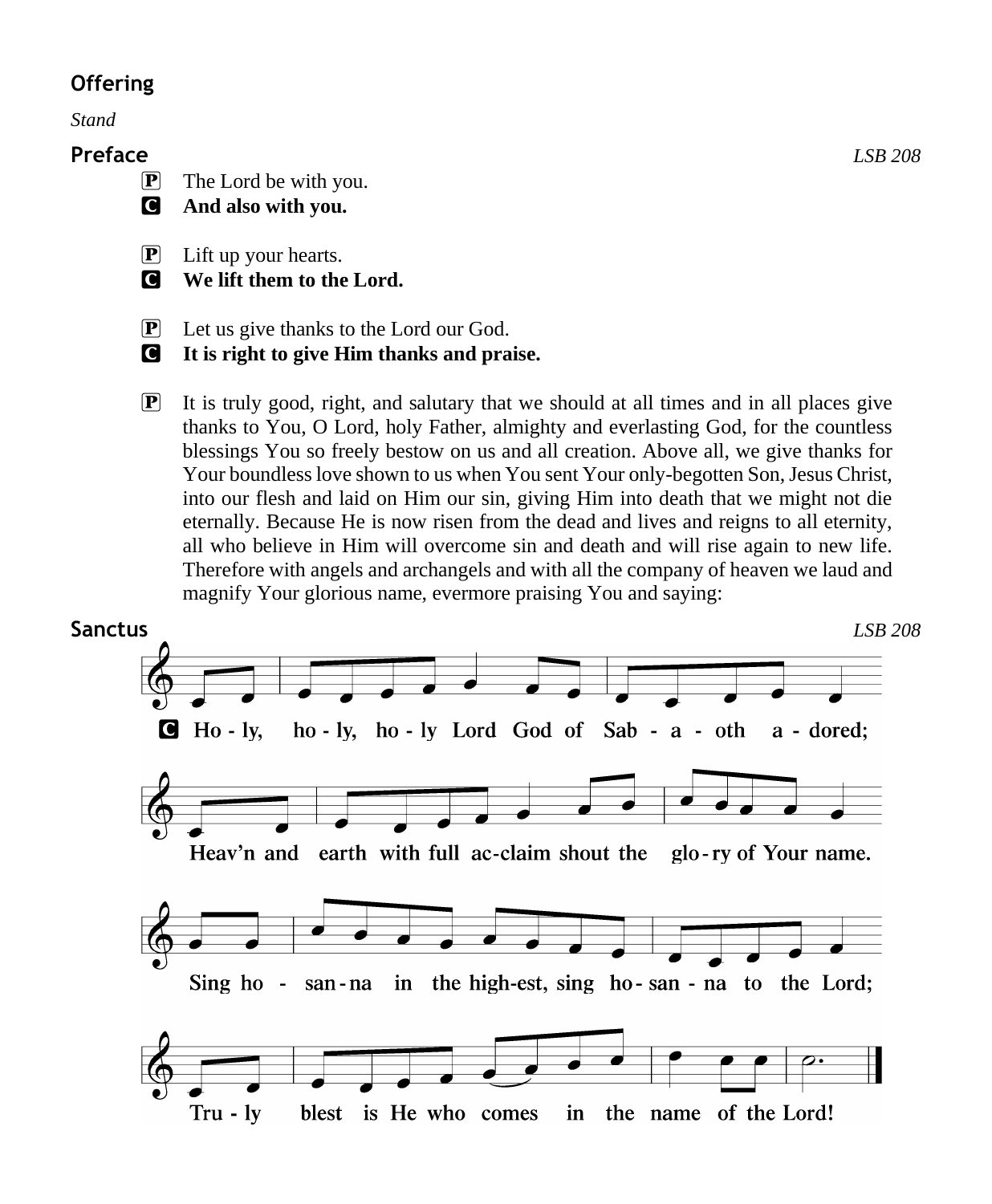# **Prayer of Thanksgiving**

P Blessed are You, O Lord our God, king of all creation, for You have had mercy on us and given Your only-begotten Son that whoever believes in Him should not perish but have eternal life.

In Your righteous judgment You condemned the sin of Adam and Eve, who ate the forbidden fruit, and You justly barred them and all their children from the tree of life. Yet, in Your great mercy, You promised salvation by a second Adam, Your Son, Jesus Christ, our Lord, and made His cross a life-giving tree for all who trust in Him.

We give You thanks for the redemption You have prepared for us through Jesus Christ. Grant us Your Holy Spirit that we may faithfully eat and drink of the fruits of His cross and receive the blessings of forgiveness, life, and salvation that come to us in His body and blood.

Hear us as we pray in His name and as He has taught us:

# **Lord's Prayer**

C **Our Father who art in heaven, hallowed be Thy name, Thy kingdom come, Thy will be done on earth as it is in heaven; give us this day our daily bread; and forgive us our trespasses as we forgive those who trespass against us; and lead us not into temptation, but deliver us from evil. For Thine is the kingdom and the power and the glory forever and ever. Amen.**

# **The Words of Our Lord**

## **Pax Domini**

 $\mathbf{P}$  The peace of the Lord be with you always.

C **Amen.**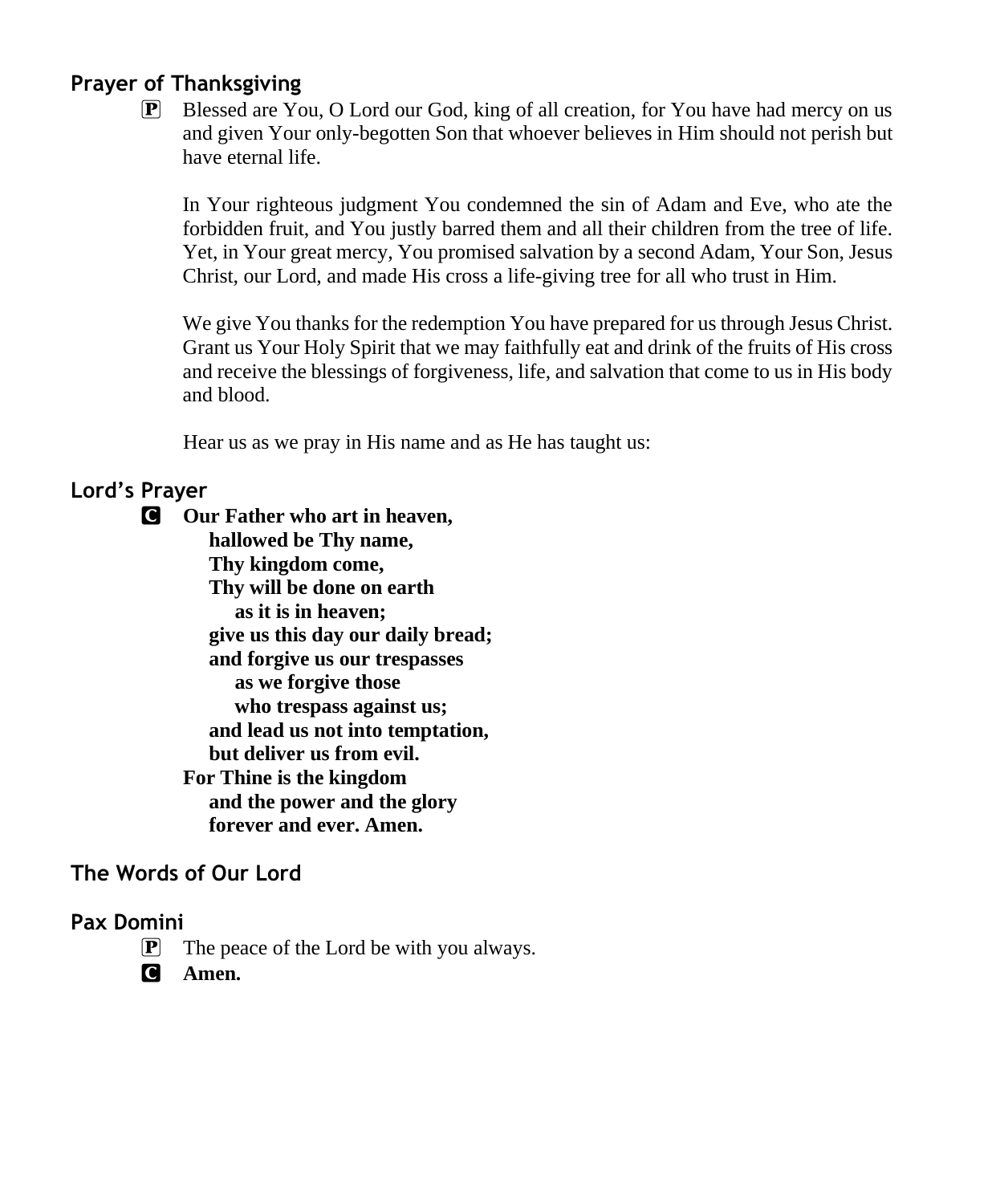



**Distribution**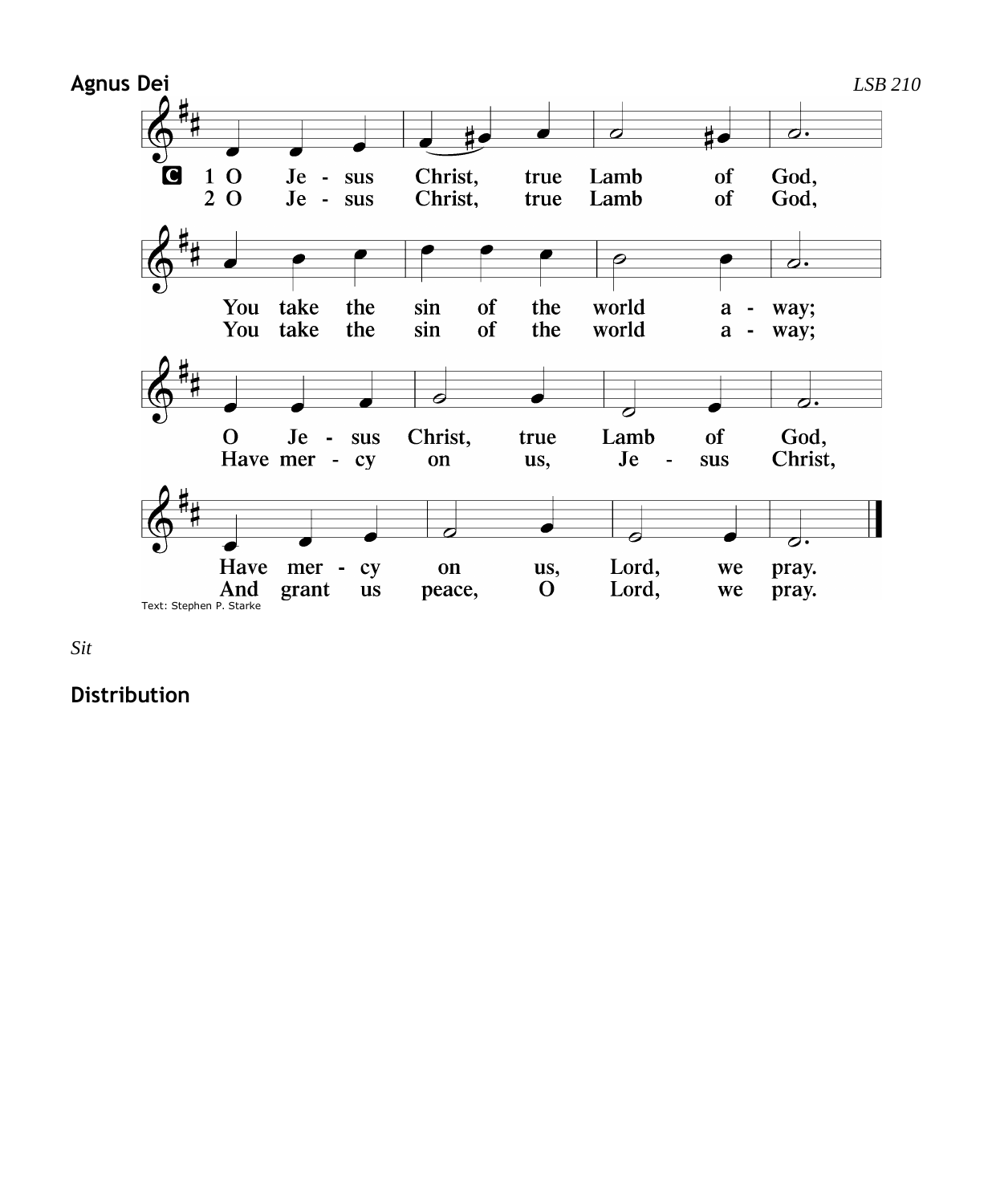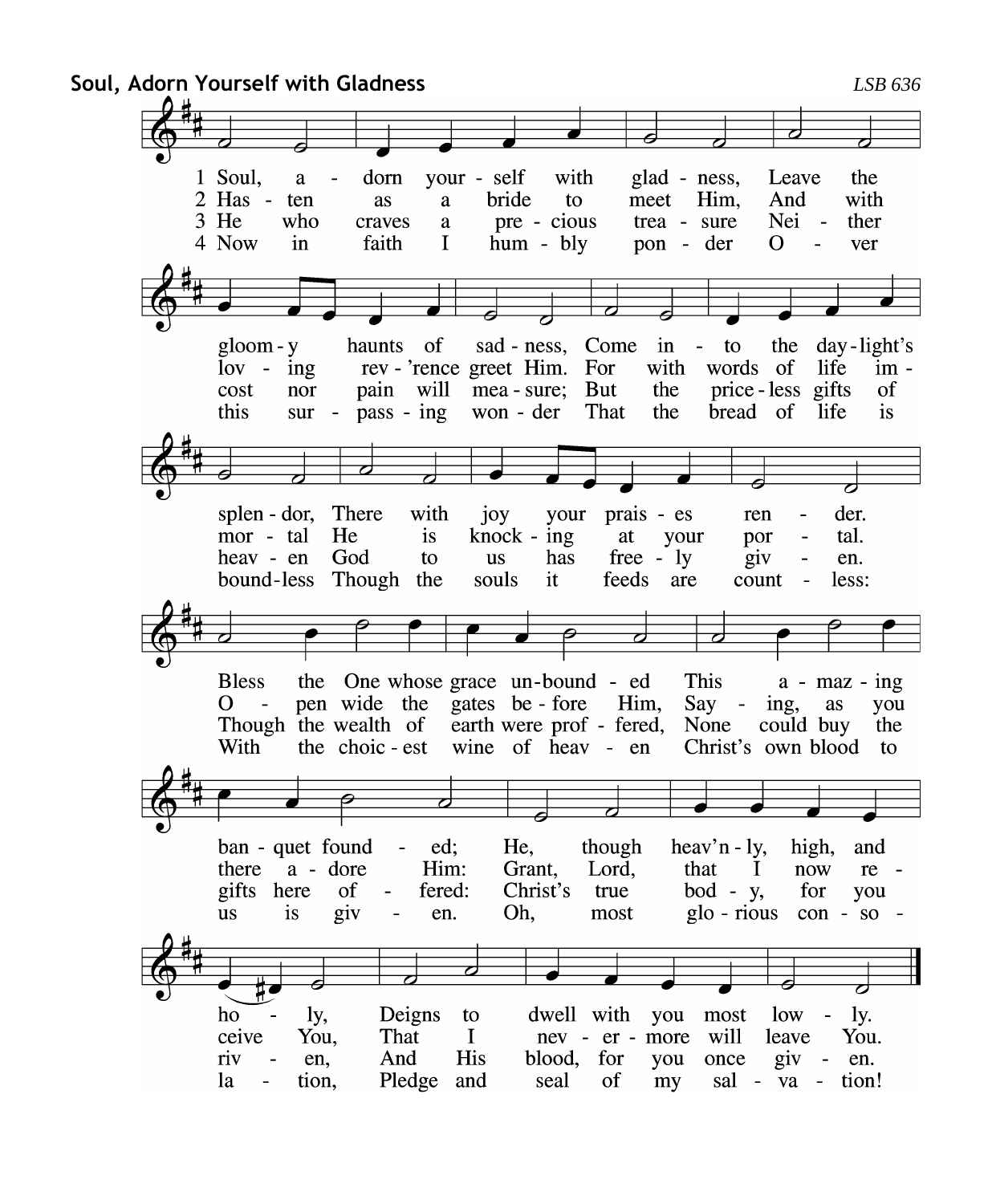5 Jesus, source of lasting pleasure, Truest friend, and dearest treasure, Peace beyond all understanding, Joy into all life expanding: Humbly now, I bow before You; Love incarnate, I adore You; Worthily let me receive You And, so favored, never leave You.

6 Jesus, sun of life, my splendor, Jesus, friend of friends, most tender, Jesus, joy of my desiring, Fount of life, my soul inspiring: At Your feet I cry, my maker, Let me be a fit partaker Of this blessèd food from heaven, For our good, Your glory, given.

7 Lord, by love and mercy driven, You once left Your throne in heaven On the cross for me to languish And to die in bitter anguish, To forego all joy and gladness And to shed Your blood in sadness. By this blood redeemed and living, Lord, I praise You with thanksgiving.

8 Jesus, bread of life, I pray You, Let me gladly here obey You. By Your love I am invited, Be Your love with love requited; By this Supper let me measure, Lord, how vast and deep love's treasure. Through the gift of grace You give me

As Your guest in heav'n receive me.

Text: Johann Franck, 1618–77; (sts. 1, 4–5): tr. Lutheran Book of Worship, 1978; (sts. 2–3, 6–8): tr. Catherine Winkworth, 1827–78, alt. Tune: Johann Crüger, 1598–1662 Text (sts. 1, 4–5): © 1978 Lutheran Book of Worship. Used by permission: LSB Hymn License no. 110002085

Text (sts. 2–3, 6–8) and tune: Public domain

*Stand*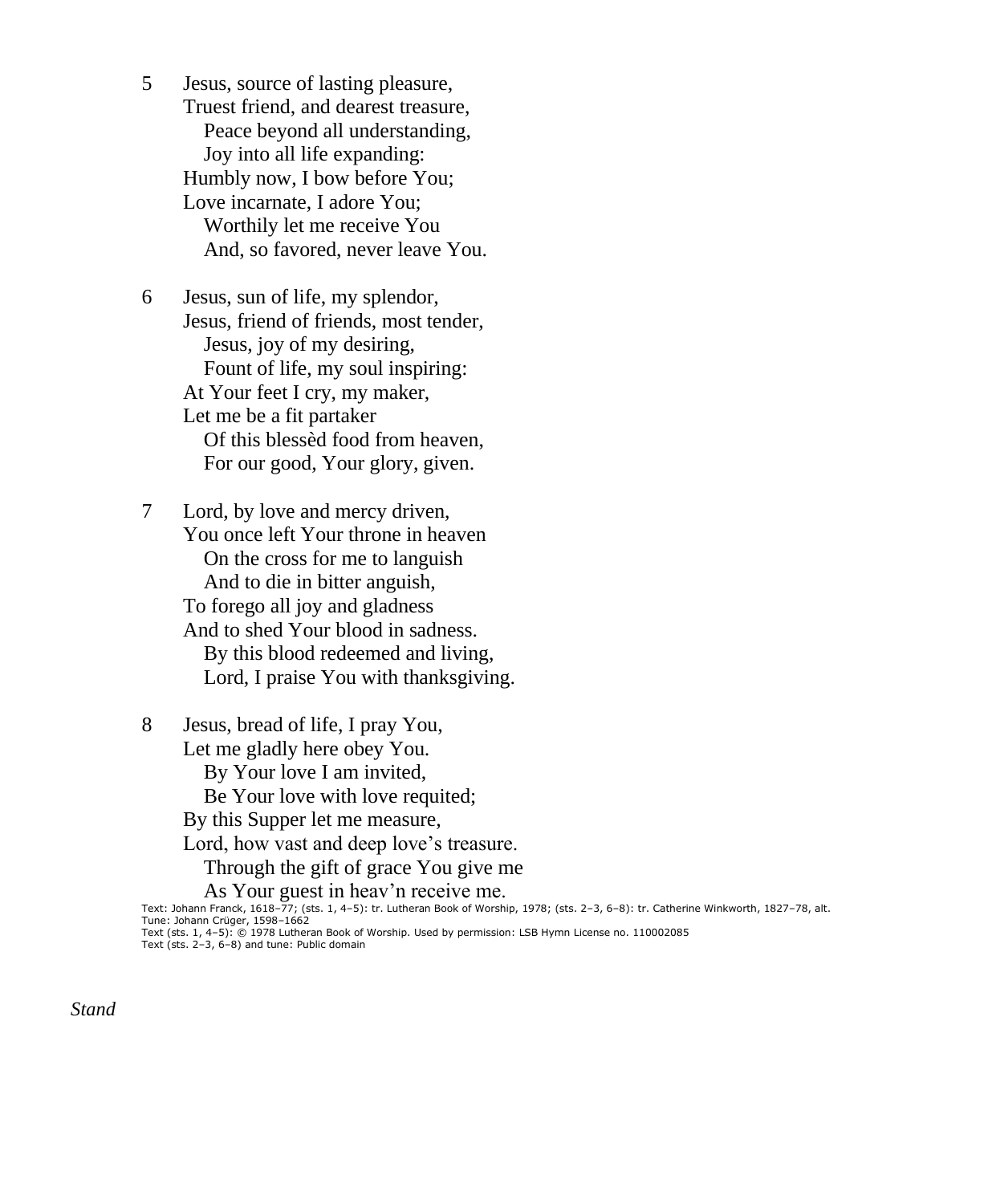

# **Post-Communion Collect**

 $\overline{P}$  Let us pray.

We give thanks to You, almighty God, that You have refreshed us through this salutary gift, and we implore You that of Your mercy You would strengthen us through the same in faith toward You and in fervent love toward one another; through Jesus Christ, Your Son, our Lord, who lives and reigns with You and the Holy Spirit, one God, now and forever.

![](_page_13_Picture_4.jpeg)